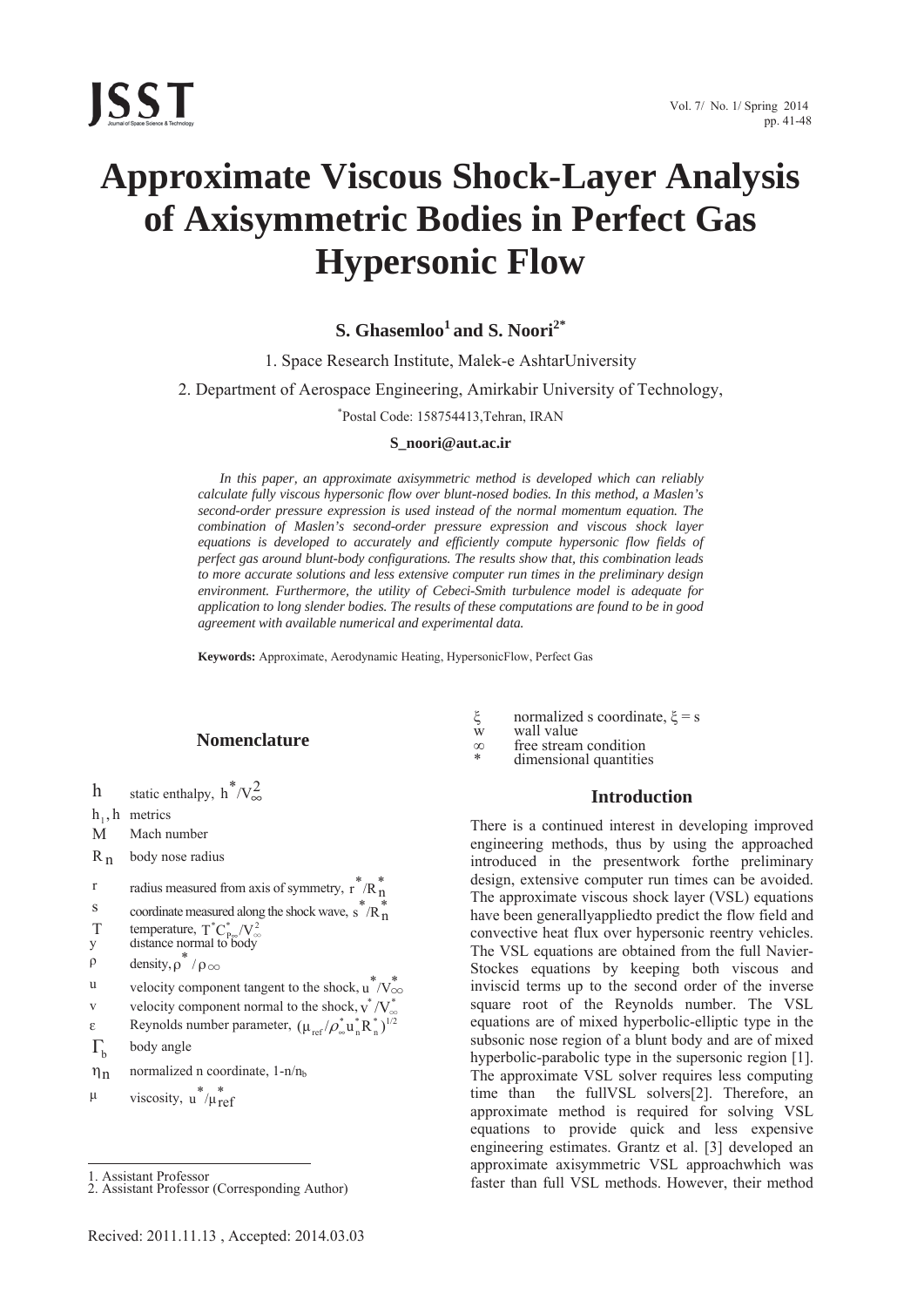had three disadvantages: (1) too many iterations were required for the shock shape convergence,(2) the solution was inconsistent near the stagnation line, and (3) the node spacing across the shock layer was the source of oscillations in the profiles of shock layer properties.

In addition, this method did not reduce the CPU requirements as compared with the full VSL equations. Thus, there exists a need for different approximate VSL approaches to bediscovered.In the previous methods, an initial shock shape was required to start the solution of VSL equations. This was obtained by various procedures (thin viscous shock layer, inviscid solution,…),each requiring considerable computational effort. Moreover, the shock shape extending to the entire length of the body is globally iterated. The initial shock shape generation and the global iterations over the entire length of the body required considerable computational effort and run time, respectively. In this method shock shape is determined using Riley and DeJarnette algorithms [4,5] which are 3 to 5 times faster than full viscous shock layer methods [6].The present approach generates its own shock shape as a part of solution and provides a smooth shock shape in subsonic and supersonic regions. Therefore, the input shock shape obtained from a different solution is not required. This approacheliminates the need for initial shock shape, which was required by previous methods of solution. Moreover, the global iterations are limited to the subsonic region which is a small region in the hypersonic flow over the blunt bodies. The VSL equations are solved in a shock oriented (rather than the traditional body oriented) coordinate system. Note that the use of a body coordinate system introduces discontinuities in the solution of governing equations associated with the surface curvature discontinuity, such as at the sphere–cone tangency point of a spherically blunted cone. This method is an excellent tool for parametric study and preliminary design of hypersonic vehicles and provides a computational capability which reduces the CPU times and expands the range of application for the prediction of hypersonic heating rates.The above-mentioned disadvantages of Grantz's method were resolved by this method. The accuracy of the developed code is validated by comparing the computational results with other solutions and available experimental data.

#### **Governing Equations**

The Viscous Shock Layer equations written in curvilinear coordinates for axisymmetric flow are presented below. In this work, these equations are written in a nondimensional form: Continuity:

$$
\frac{\partial}{\partial s}(\rho uh_3) + \frac{\partial}{\partial n}(\rho v h_1 h_3) = 0
$$
\n(1)

N-momentum:

$$
\rho \left( \frac{u}{h_1} \frac{\partial v}{\partial s} + v \frac{\partial v}{\partial n} - \frac{u^2}{h_1} \frac{\partial h_1}{\partial n} \right) + \frac{\partial p}{\partial n} = 0
$$
\n(2)

S-momentum:

$$
\rho \left( \frac{u}{h_1} \frac{\partial u}{\partial s} + v \frac{\partial u}{\partial n} + \frac{uv}{h_1} \frac{\partial h_1}{\partial n} \right) + \frac{1}{h_1} \frac{\partial p}{\partial s} =
$$
\n
$$
\varepsilon^2 \left\{ \frac{\partial}{\partial n} \left[ \mu \left( \frac{\partial u}{\partial n} - \frac{u}{h_1} \frac{\partial h_1}{\partial n} \right) \right] + \mu \left( \frac{2}{h_1} \frac{\partial h_1}{\partial n} + \frac{1}{h_3} \frac{\partial h_3}{\partial n} \right) \left( \frac{\partial u}{\partial n} - \frac{u}{h_1} \frac{\partial h_1}{\partial n} \right) \right\}
$$
\n(3)

Energy:

$$
\rho \left( \frac{u}{h_1} \frac{\partial h}{\partial s} + v \frac{\partial h}{\partial n} \right) - \frac{u}{h_1} \frac{\partial p}{\partial s} - v \frac{\partial p}{\partial n} =
$$
\n
$$
\varepsilon^2 \left\{ \frac{\partial}{\partial n} \left( \frac{\mu}{\text{Pr}} \frac{\partial h}{\partial n} \right) + \frac{\mu}{\text{Pr}} \frac{\partial h}{\partial n} \left( \frac{1}{h_1} \frac{\partial h_1}{\partial n} + \frac{1}{h_3} \frac{\partial h_3}{\partial n} \right) +
$$
\n
$$
+ \mu \left( h_1 \frac{\partial u}{\partial n} - u \frac{\partial h_1}{\partial n} \right) \left( \frac{1}{h_1} \frac{\partial u}{\partial n} - \frac{u}{h_1^2} \frac{\partial h_1}{\partial n} \right) \right\}
$$
\n(4)

Where u and v are velocity components,  $h_1$  and  $h_3$  are Metrics (shape factor) and  $\varepsilon$  is Reynold's number that:

$$
h_1 = 1 - nk_s \quad , \qquad h_3 = r_s - n \cos \alpha \tag{5}
$$

$$
\varepsilon^2 = \frac{\mu_{ref}^*}{\rho_{\infty}^* u_{\infty}^* R_n^*}
$$
 (6)

In the above equation  $R_n$  is nose radius of curvature. The superscript of \* shows the dimensional values. These equations could be transformed to either a body-normal or a shock-normal system. Here, we have a shock-normal system. The shock-oriented coordinate system is shown in Figure 1. The governing equations are transformed from (s,n) to a new computational coordinate system of  $(\xi, \eta)$ , where:

$$
\xi = s \qquad , \qquad \eta_n = 1 - \frac{n}{n_b} \tag{7}
$$

Energy and S-momentum equations can be written as:

$$
A_0 \frac{\partial^2 W}{\partial \eta_n^2} + A_1 \frac{\partial W}{\partial \eta_n} + A_2 W + A_3 + A_4 \frac{\partial W}{\partial \xi} = 0
$$
 (8)

Where w represents the dependent variables of u (velocity components) and h (enthalpy) for momentum equations and energy equation, respectively. Also, by using the Cebeci-Smith turbulence model [7] in this study, its coefficient would be  $\varepsilon^+ = \frac{\mu_t}{\mu}$ , and the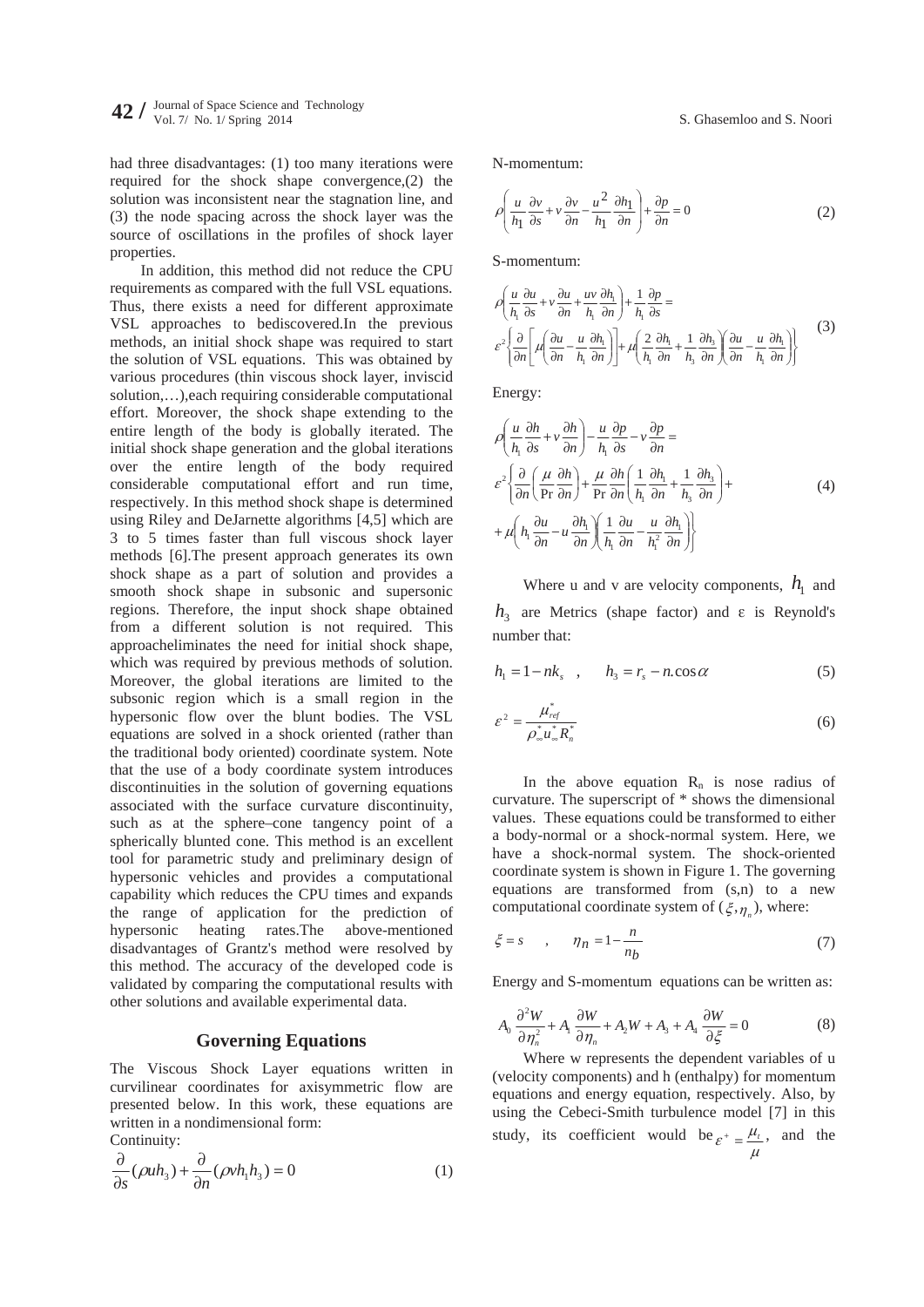Approximate Viscous Shock-Layer Analysis of Axisymmetric Bodies in...

coefficients for above equations with turbulence coefficient are: ξ-momentum :

#### $\left|\frac{\partial}{\partial n}\right| \mu$  $\mid$ © §  $\mid$  $\overline{\phantom{0}}$  $\left(\frac{2}{h_1}\frac{\partial h_1}{\partial \eta_n}+ \right)$  $\partial$ © §  $\overline{\phantom{a}}$ ª  $=\frac{\varepsilon^2}{n_h^2}\left(\frac{\partial}{\partial\eta}\right)$  $+\frac{1}{h_1}\left[\frac{\partial p}{\partial \xi} - \frac{\eta_n}{n_b}\right]$  $\mid$  $\overline{\phantom{0}}$ §  $\frac{\partial u}{\partial \xi} - \frac{\eta_n}{n}$  $\mathbf{b}$   $\mathbf{v}_1 \mathbf{v}_2 \mathbf{v}_n$  $\overline{n_b^2}$   $\left(\overline{\partial \eta_n}\right]$   $\mu$ *n n h*  $n_h^2$   $(h_1 \partial \eta)$ *p h u h*  $\rho\left(\frac{u}{h_1}\left[\frac{\partial u}{\partial \xi} - \frac{\eta_n - 1}{n_b}\frac{dn_b}{d\xi}\frac{\partial u}{\partial \eta_n}\right] - \right)$  $\mathcal{E}$ <sup>-</sup> || 2  $\sigma n_1$  $\mathcal E$  $\eta$  $_{1}\left\lfloor \partial \xi\right\rfloor$  $\frac{2}{b}$   $\left(\begin{array}{c} h_1 \end{array}\right)$  $\frac{2}{\pi^2} \left( \left( \frac{2}{h_1} \frac{\partial h_1}{\partial \eta_n} + \frac{1}{h_3} \frac{\partial h_3}{\partial \eta_n} \right) + \left[ \mu \right]$  $\frac{2}{\alpha^2} \left( \frac{\partial}{\partial \eta_{n}} \right) \mu \left( 1 + \varepsilon^+ \right) \frac{\partial u}{\partial \eta_{n}} \frac{1}{h_1}\left[\frac{\partial p}{\partial \xi} - \frac{\eta_n - 1}{n_b}\frac{dn_b}{d\xi}\frac{\partial p}{\partial \eta_n}\right]$  $\Bigg) +$ J ·  $\partial$  $\partial$ º  $\partial$  $\partial$ º  $\partial$  $-1$  dn<sub>b</sub>  $\partial$ *n n n b p n b b h*  $\overline{h_3} \overline{\partial \eta_n}$ <sup>+</sup> $\mu$  $\left(1+\varepsilon^+\right)\!\frac{\partial u}{\partial\eta_n} - \mu\,\frac{u}{h_1}\frac{\partial h_1}{\partial\eta_n}\bigg|\bigg)$ *d dn u d dn*  $\mathcal{E}$   $\partial \eta$  $^{\prime}$ ξ д $\eta$ 3 3  $\frac{1}{h_3} \frac{\partial h_3}{\partial \eta_n} + \mu (1 + \varepsilon^+) \frac{\partial u}{\partial \eta_n} -$ 1  $\left[\frac{1}{d\xi}\frac{dn_b}{\partial\eta_n}\right] - \frac{v}{n_b}$ J ·  $\overline{\phantom{a}}$ º  $\partial$  $\partial$ ª  $\partial$  $\frac{\partial u}{\partial \eta_n} + \frac{u}{h_1} \frac{\partial}{\partial \eta_n}$  $\partial$  $\int_{0}^{h} h$ *n*  $h \lfloor \partial \eta_n \rfloor$  *h*  $\left(1+\varepsilon^+\right)\!\frac{\partial u}{\partial\eta_n} - \mu\,\frac{u}{h_1}\frac{\partial h_1}{\partial\eta_n}\bigg| \bigg)$ *h h u u u n v*  $\eta$  $\left[\frac{\partial u}{\partial n_1} + \frac{u}{h_1} \frac{\partial n_1}{\partial n_2}\right]$ 1 1 ( 9) ¹ · » ¼  $\partial$  $\partial$ ¹ ·  $\overline{\phantom{a}}$  $\partial h_{\perp}$ *n n h h*  $\eta$  $\eta$ 1 1 1

Energy:

$$
\rho \left( \frac{u}{h_{1}} \left[ \frac{\partial h}{\partial \xi} - \frac{\eta_{n} - 1}{n_{b}} \frac{dn_{b}}{d\xi} \frac{\partial h}{\partial \eta_{n}} \right] - \frac{v}{n_{b}} \frac{\partial h}{\partial \eta_{n}} \right) - \frac{u}{h_{1}} \left[ \frac{\partial p}{\partial \xi} - \frac{\eta_{n} - 1}{n_{b}} \frac{dn_{b}}{d\xi} \frac{\partial p}{\partial \eta_{n}} \right] +
$$
\n
$$
+ \frac{v}{n_{b}} \frac{\partial p}{\partial \eta_{n}} = \frac{\epsilon^{2}}{n_{b}^{2}} \left( \frac{\partial}{\partial \eta_{n}} \left[ \frac{\mu}{\text{Pr}} \left( 1 + \varepsilon^{*} \frac{\text{Pr}}{\text{Pr}_{t}} \right) \frac{\partial h}{\partial \eta_{n}} \right] \right) +
$$
\n
$$
\frac{\varepsilon^{2}}{n_{b}^{2}} \left( \frac{\mu}{\text{Pr}} \left( 1 + \varepsilon^{*} \frac{\text{Pr}}{\text{Pr}_{t}} \right) \frac{\partial h}{\partial \eta_{n}} \left( \frac{1}{h_{1}} \frac{\partial h_{1}}{\partial \eta_{n}} + \frac{1}{h_{3}} \frac{\partial h_{3}}{\partial \eta_{n}} \right) \right) +
$$
\n
$$
\frac{\varepsilon^{2}}{n_{b}^{2}} \left[ \left( \mu (1 + \varepsilon^{*}) \left( \frac{\partial u}{\partial \eta_{n}} \right)^{2} - \frac{2u}{h_{1}} \frac{\partial h_{1}}{\partial \eta_{n}} \frac{\partial h}{\partial \eta_{n}} \right) + \mu \left( \frac{u}{h_{1}} \frac{\partial h_{1}}{\partial \eta_{n}} \right)^{2} \right]
$$
\n(10)



Fig. 1 Shock-oriented coordinate system

Where subscript s identifies shock value. In this approach, Maslen's second order pressure equation is used instead of the normal momentum equation:

$$
P = P_s + \frac{k_s r_s u_s}{2} (\eta - 1) - \frac{v_s \sin \alpha}{4} \left( 1 + \frac{k_s r_s}{\cos \alpha} \right) (\eta^2 - 1) \tag{10}
$$

Where

$$
\eta = \frac{\psi}{\psi_s} \tag{11}
$$

Also, the shock layer thickness is calculated by:

$$
\left[2\cos\alpha\int_{0}^{1}\rho u(\eta_{n}-1)d\eta_{n}\right]n_{b}^{2} + \left[2r_{s}\int_{0}^{1}\rho u d\eta_{n}\right]n_{b} - r_{s}^{2} = 0
$$
\n(12)

the equation of state. The above set of equationsaresupplemented by

#### **Stagnation Line**

The stagnation line is a singularity in the standard VSL equations. This singularity is handled by representing the dependent variables on the stagnation line with a truncated power series. In the shock-oriented system, an explicit limiting form of the governing equations as  $\xi \rightarrow 0$  can be calculated [8] since Maslen's relation provides analytic derivatives of the pressure. Thus, a set of ordinary differential equations which areconsistent with the general governing equations can be ob btained.

#### **Shock shape**

In the present approach, the shock shape is generated as part of the solution. The shock shape is calculated using the method which is presented in Ref. 4. As mentioned earlier, the subsonic-transonic region is elliptic in nature, therefore, a marching scheme is not well posed. Thus, the complete shock shape for the entire subsonic-transonic region must be determined iteratively. A marching procedure is then used downstream of the subsonic-transonic region where the inviscid layer is supersonic. Generally, the threedimensional shock surface in the subsonic-transonic region can be represented by three longitudinal conic sections blended in the circumferential direction with an el lipse as:

$$
r = f(x, \phi) \tag{13}
$$

Where  $(x, r, \phi)$  are cylindrical coordinates. The x axis is aligned with the freestream velocity vector. Also  $f(x, \phi)$  is defined as:

$$
f^{2}\left[B(x)\cos^{2}(\phi)+\sin^{2}(\phi)\right]+fC(x)\cos(\phi)=D(x) \qquad (14)
$$

in wh hich

$$
B(x) = \frac{f_2^2}{f_1 f_3} \, ; \, C(x) = B(x)(f_3 - f_1) \, ; \, D(x) = f_2^2 \tag{15}
$$

shock surface in a shock cylindrical coordinate system. The equation of the longitudinal conic sections is given by Note that  $f(x, \phi)$  is the radial coordinate of the 3D

$$
f_k^2 + b_k x^2 - 2c_k x + 2d_k x f_k = 0 \quad , k = 1, 2, 3 \tag{16}
$$

and 180°, respectively. The shock shape defined above, includes nine parameters of bk, ck and dk where  $k=1,2,3$ . For an axisymmetric flow, the total number of parameters governing the shock surface is reduced to b1 and c1. The global iteration of the shock surface in the subsonic region involves matching the shape computed from the VSL equations with the actual body geometry. To insure a good starting solution for the downstream marching procedure, the Where k represents shock profiles for  $\phi=0^\circ$ , 90 $^\circ$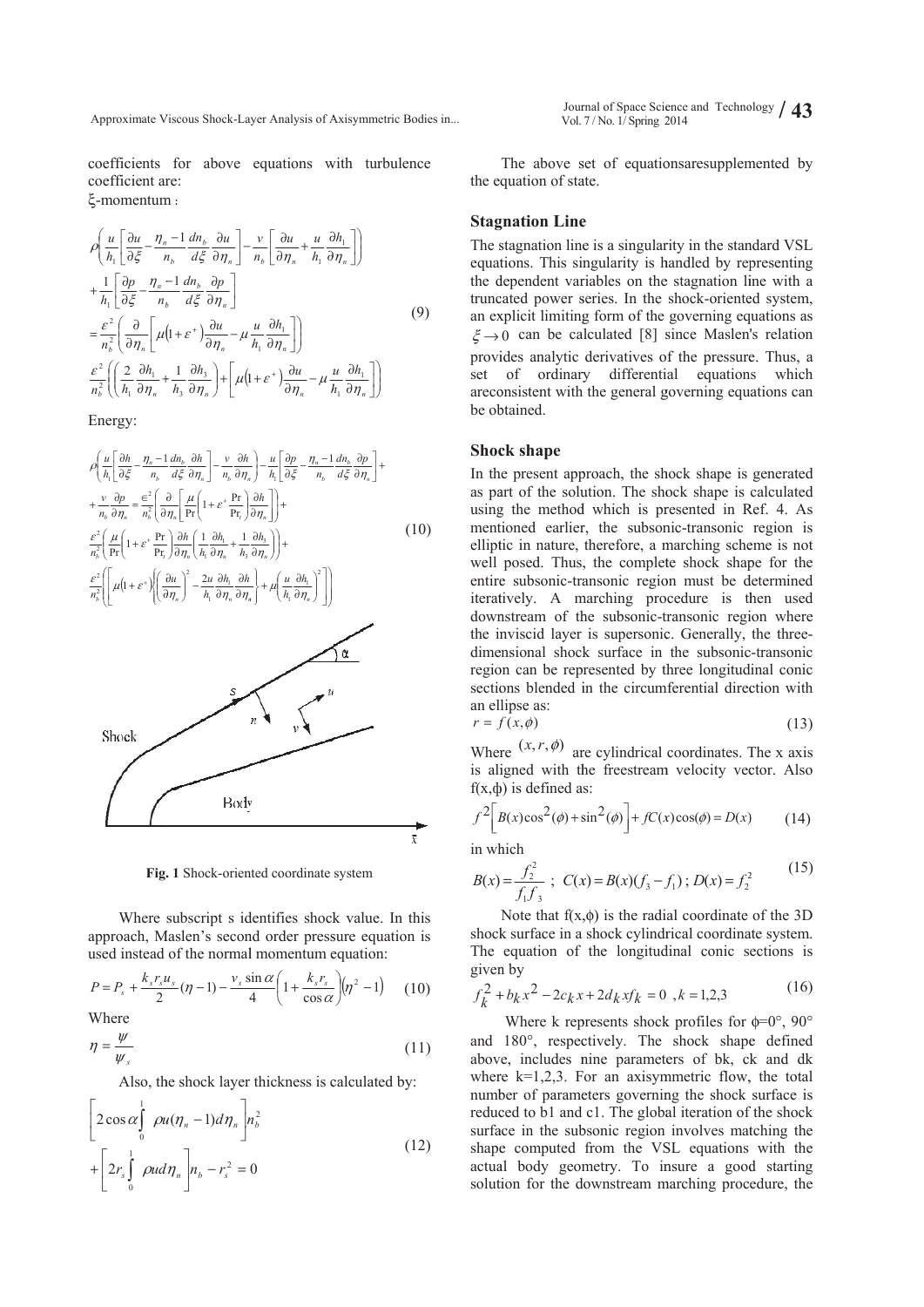matching body points are located at the end of the subsonic region where the inviscid layer is supersonic. Note that in this procedure flowfield is also solved behind the shock wave. First, initial values are guessed for the above two parameters. The appropriate initial shock shape is produced by the values of 0.98 and 1.2 for b1 and c1. Since the initial shock shape (and the resulting jump condition) is known, the governing equations can be solved for the entire subsonic region to obtain the calculated shock layer thickness,  $n<sub>b</sub>$ , for all stations. Next the calculated thickness can be determined from the continuity equation:

$$
\left(\frac{\cos\Gamma_s}{r_s^2}\int_0^1 \rho u(\eta_n - 1)d\eta_n\right) n_b^2 + \left(\frac{1}{r_s}\int_0^1 \rho u d\eta_n\right) n_b - \frac{1}{2} = 0 \tag{17}
$$

The values for the calculated shock layer thickness at the two stations near the end of the subsonic region are compared with the values dictated by the geometry. Based on the calculated and the geometric shock layer thickness, new values of shock shape parameters b1 and c1 are computed. With each variation of these two parameters, the flowfield is solved for the entire subsonic region. This procedure is repeated until the calculated values of  $n<sub>b</sub>$  at these two stations match the geometric values. Downstream of this region, the shock shape is calculated through a marching scheme requiring no global iterations. For the supersonic region, the shock shape at the current station is described by a truncated Taylor's series [5] .

$$
r_s = r_{s_i-1} + \Delta x_s \left(\frac{dr_s}{dx_s}\right)_{i-1} + \frac{\Delta x_s^2}{6} \left[2\left(\frac{d^2r_s}{dx_s^2}\right)_{i-1} + \left(\frac{d^2r_s}{dx_s^2}\right)_{i}\right] \tag{18}
$$

Where the shock slope is given by

$$
\frac{dr_s}{dx_s} = \left(\frac{dr_s}{dx_s}\right)_{i-1} + \frac{\Delta x_s}{2} \left[ \left(\frac{d^2r_s}{dx_s^2}\right)_{i-1} + \left(\frac{d^2r_s}{dx_s^2}\right)_{i} \right] \tag{19}
$$

 In these equations, the only unknown is the second derivative of  $r<sub>s</sub>$  with respect to  $x<sub>s</sub>$  (which is proportional to the shock curvature) at the current station. The initial value for this parameter is calculated by linear extrapolation of its values at the previous two stations. Once the shock geometry and the corresponding jump conditions are constrained, the governing equations are solved. Then the calculated and the geometric values of  $n<sub>b</sub>$  are compared to determine anerror (Gerr ). Through successive application of the secant method (accompanied by a solution to the fluid equations), Gerr converges to a specified tolerance  $(1 \times 10^{-4})$ . In summary, in the subsonic-transonic region, shock shape is specified usingan algebraic relation and is corrected through global iterations throughout that region. The shock shape is computed as part of the solution beyond the subsonic-transonic region. Thus, the shock shape is not required as an input by the user.

#### **Method of Solution**

For the solution of governing equations, the shock shape should be guessed. In this work, for stagnation line, in the subsonic or supersonic regions, the shock shape is calculated from the approximate method of Riley and DeJarnette. Since the shock shape is known, the approximate viscous shock layer equations can be solved in the shock layer along a line normal to the shock surface. The governing equations are solved along the stagnation line and then marched downstream and around the body. In each marching step the pressure is calculated from Maslen's relation in the shock layer, then the streamwise momentum and energy equations (for determining u, h) are solved using a fully implicit method in the shock layer. Density is calculated from the equation of state. Finally the normal component of velocity is determined by the solution of continuity equation. Since the subsonic-transonic region is elliptic in nature, this portion of the flowfield must be solved in a global fashion. Aft of the subsonic-transonic region, since the inviscid layer is supersonic,a marching technique is employed.For this region, the shock shape at the current station is extrapolated from the previous station.

The finite-difference representations are substituted for the partial derivatives. In this study, for an arbitrary point *j* at station *k:*

$$
\frac{\partial^2 W}{\partial \eta_n^2} = \frac{2[W_{i,j+1} - (1 + \beta)W_{i,j} + \beta W_{i,j-1}]}{\Delta \eta_{n_{j+1}}^2 + \beta \Delta \eta_{n_j}^2}
$$
  
\n
$$
\frac{\partial W}{\partial \eta_n} = \frac{W_{i,j+1} - (1 - \beta^2)W_{i,j} - \beta^2 W_{i,j-1}}{\Delta \eta_{n_{j+1}} + \beta^2 \Delta \eta_{n_j}}
$$
  
\n
$$
\frac{\partial W}{\partial \xi} = \frac{W_{i,j} - W_{i-1,j}}{\Delta \xi_i}
$$
  
\nWhere  
\n
$$
\Delta \eta_{n_j} = \eta_{n_j} - \eta_{n_{j-1}}
$$
  
\n
$$
\beta = \frac{\Delta \eta_{n_{j+1}}}{\Delta \eta_{n_j}}
$$
\n(21)

Therefore, the finite differenced equations are written again asbelow:

$$
A_j W_{i,j-1} + B_j W_{i,j} + C_i W_{i,j+1} = D_j
$$
 (22)

Where

 $\Delta \xi_i = \xi_i - \xi_{i-1}$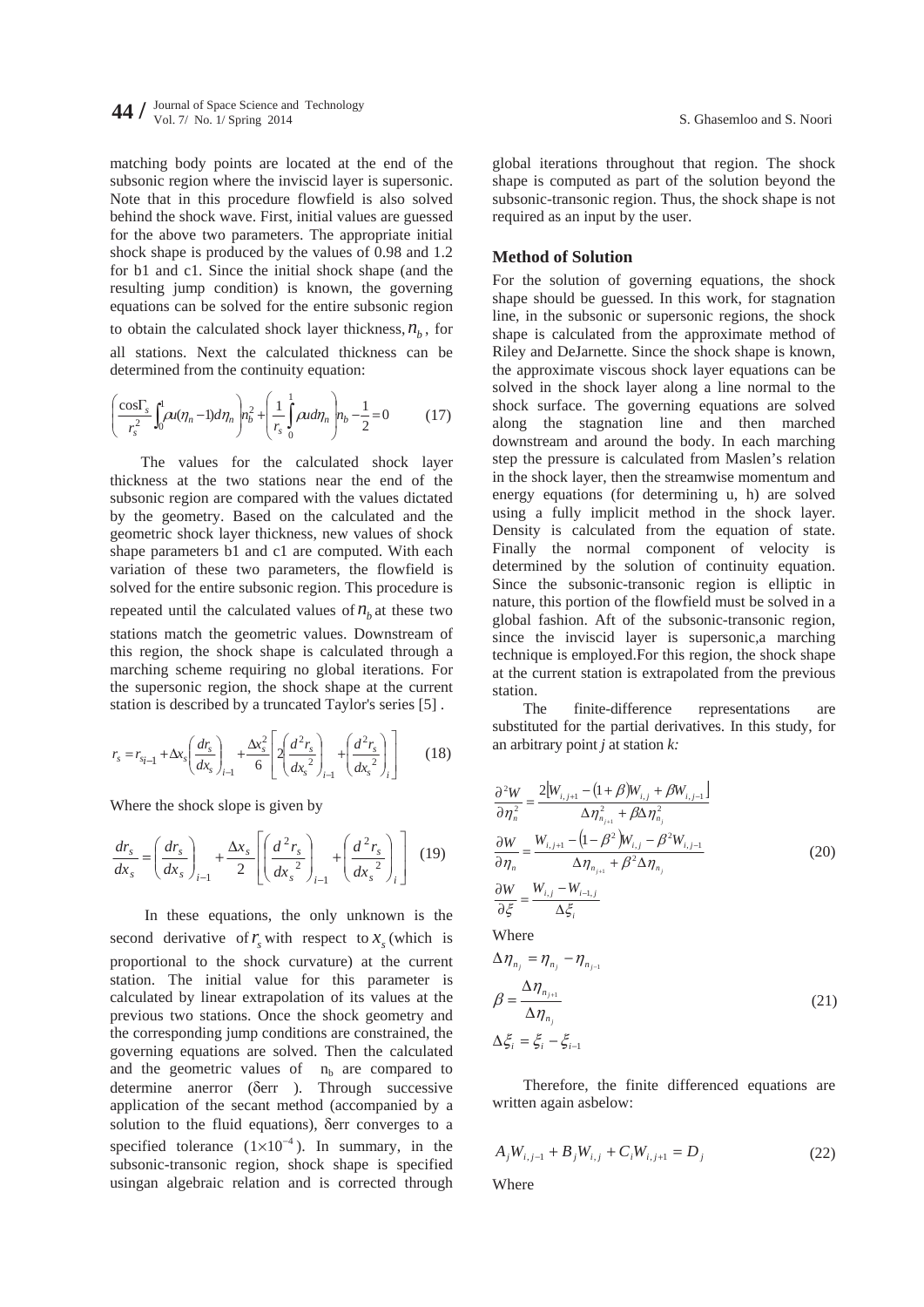Approximate Viscous Shock-Layer Analysis of Axisymmetric Bodies in... Vol. 7/No. 1/ Spring 2014

$$
A_{i} = \alpha_{1} \beta A_{0} - \alpha_{2} \beta^{2} A_{1}
$$
\n
$$
B_{i} = -\alpha_{1} (1 + \beta) A_{0} - \alpha_{2} (1 - \beta^{2}) A_{1} + A_{2} + \frac{A_{4}}{\Delta \xi_{i}}
$$
\n
$$
C_{i} = \alpha_{1} A_{0} + \alpha_{2} A_{1}
$$
\n
$$
D_{i} = -A_{3} + \frac{W_{i-1,j}}{\Delta \xi_{i}} A_{4}
$$
\n
$$
\alpha_{1} = \frac{2}{\Delta \eta_{n_{j+1}}^{2} + \beta \Delta \eta_{n_{j}}^{2}} \quad \alpha_{2} = \frac{1}{\Delta \eta_{n_{j+1}} + \beta^{2} \Delta \eta_{n_{j}}} \quad \beta = \frac{\Delta \eta_{n_{j+1}}}{\Delta \eta_{n_{j}}}
$$
\n(23)

By using these equations, the shock layer properties are obtained.

#### **Results**

The following section demonstratescomparisons of the predicted wall heat-transfer distribution with the available experimental data [9]. The algorithms employed here are fully-implicit. The case examined is flow over a 5 deg half-angle spherically blunted cone at zero angle of attack. The free stream conditions are  $M_{\odot}$  = 15, T<sub>o</sub>=266 k and  $\rho_{\odot}$ =0.001788 Kg/m3. The wall temperature is  $T_w$ =1256 k. also,  $R_{\text{nose}}$ =0.0381 m.

Figures 2 and 3 show the heating rate for  $R_{\text{nose}}$ =0.0381 m. These figures, illustrate the laminar flow and Turbulence flow, respectively. Good agreement can be observed between the results of present method and experimental data. The negligible difference between these results is due to using an approximate VSL equation. It is believed that Maslen's pressure relation is the source of this deviation. Since this method is faster than the method of Ref. [10], it is appropriate for the preliminary design. In this figure, the maximum error of the heating rate respect to the experimental data is 6% for laminar flow and 10% for turbulence flow. In addition, Figure 4 shows the heating rate near the nose and indicates these differences clearly.



**Fig.2** Heatingrate in laminar flow



**Fig.4** Heating rate near the nose

Figure 5 shows the body pressure distribution over this case. Grantz in Ref. [3] has explained that the agreement between the experimental and calculated pressure from Maslen's relation is excellent. This figure shows the error of pressure is negligible (less than 5 percent).



**Fig.5** Pressure distribution along the body

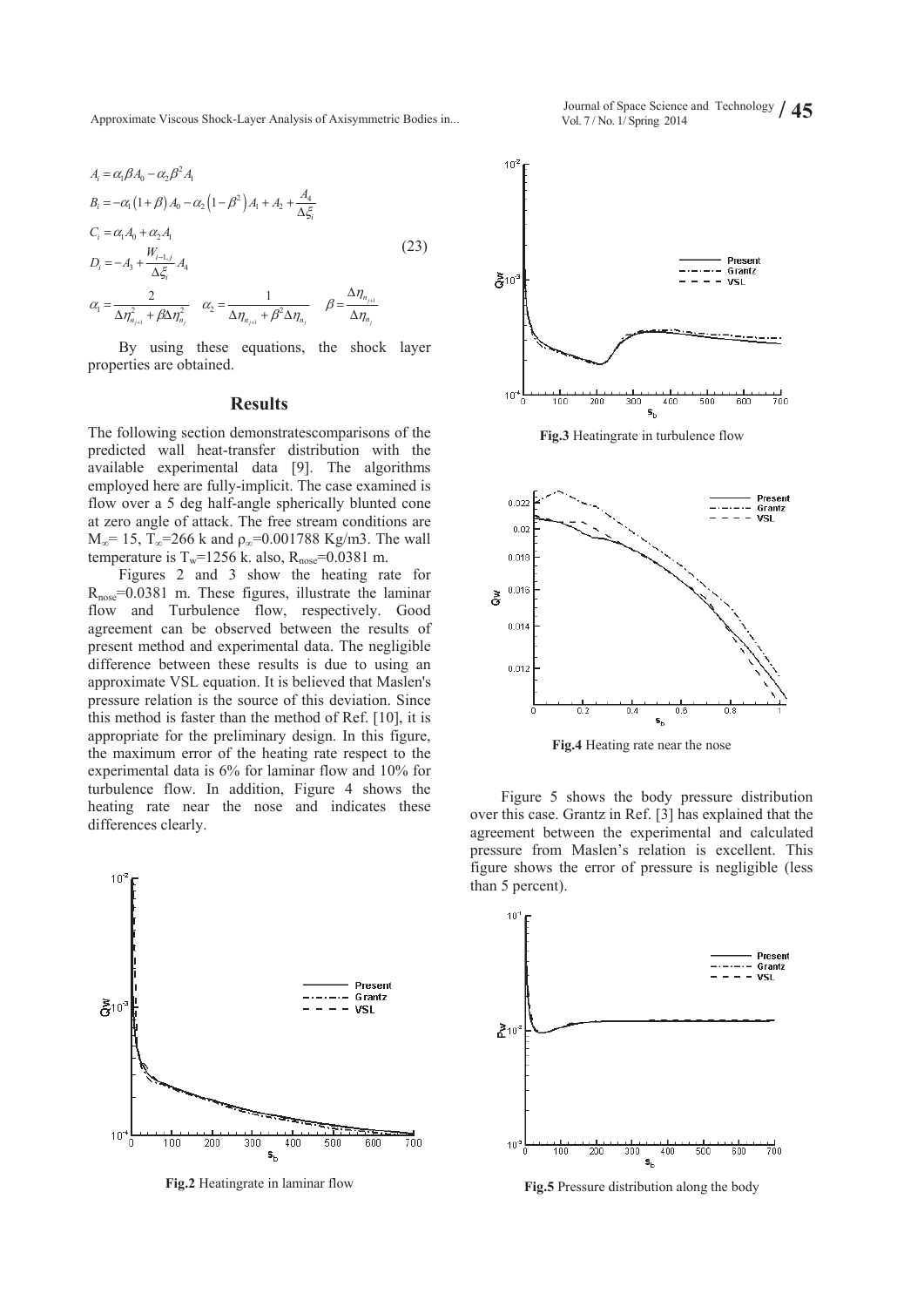**46** *J* Journal of Space Science and Technology **61.** *S.* **Ghasemloo and S. Nooris 10. 1/ No. 1/ Spring 2014 <b>***S.* Ghasemloo and S. Nooris 10. *S.* Ghasemloo and S. Nooris 10. *S.* Ghasemloo and S. Nooris 10. *S.* 

Figure 6 indicates the pressure distribution near the nose region. Grantz's method and present method used the Maslen's expression for the calculation of pressure. The error of this figure is less than 5 percent.



**Fig. 6** Pressure distribution near the nose

In Figure 7, the shock layer is shown. The approximate techniques agree with the VSL results. However, inthe close-upgiven in Figure 8, note that the two approximate approaches yield a thinner shock layer than the VSL algorithm in the overexpansion region.



**Fig.7** Shock shape along the body



**Fig.8** Shock shape near the nose (overexpansion)

Other figures provide extra information on the stagnation region results. In Figure 9, the stagnation region pressure profile for all three methods is exposed. One can conclude that there is excellent agreement between these results; i.e., about three percent. The aforementioned error is due to the utility of approximate Maslen'ssecond-order pressure expression. Density profile comparison results are presented in Figure 10.The significant error is not shown since this parameter relates the pressure and pressure expression which is approximately valid in all flowfield. As the result, good agreement for the density profile is included in those areas where the pressure profile is well-predicted. As it is evidentin Figure 11, the normalized tangent velocity profile (  $\bar{u} = u/u_s$  has a smooth distribution in the stagnation region. These results are in close agreement with each other, although the VSL results are different. This difference may be due to the VSL limiting form of the streamwise momentum equation. The error of this result is roughly two percent in this region. In Figure 12, the normal velocity results of the VSL and present method are virtually identical, while the results of Ref. [11] differ from them slightly. The approximate relation for v used in Ref. [11] is the source of this difference. Figure 13 shows that the enthalpy profile of the three methods is virtually identical on the stagnation line. It is dictated by Energy equation solving. The error of this profile is about 2 percent.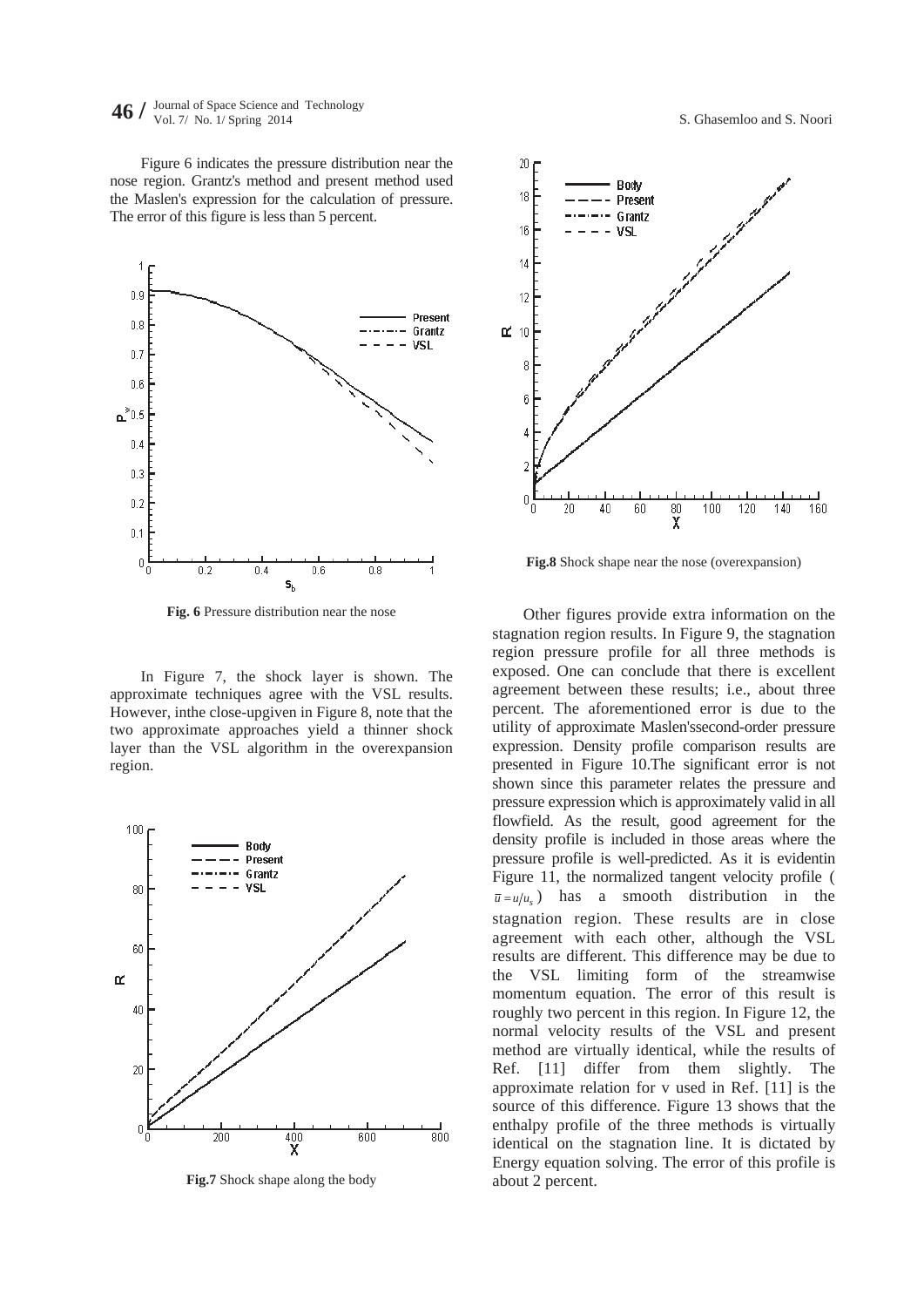Approximate Viscous Shock-Layer Analysis of Axisymmetric Bodies in... Vol. 7/No. 1/ Spring 2014



**Fig.9** Pressure profile comparison in stagnation region



**Fig.10** Density profile comparison in stagnation region



**Fig. 11** Tangent velocity profile comparison in stagnation region

 $0.2$ **Present** Grantz  $\overline{\phantom{a}}$  $\overline{a}$ **MSL**  $0.15$  $\geq 0$ 



Fig. 12 Normal velocityprofile comparison in stagnation region

 $\eta_{\mathbf{n}}$ 

 $\overline{0.6}$ 

 $\overline{0.8}$ 

 $\overline{0.4}$ 

 $0.05$ 

 $\sqrt{ }$ 

 $\overline{0}$ 

**Fig. 13** Enthalpy profile comparison in stagnation region

#### **Conclusion**

In this investigation, a method is developed to solve hypersonic flowfield about axisymmetric blunt bodies. This method, when compared to VSL solutions, is provedto be smooth and accurate for perfect gases. Moreover, governing equations are solved in a shockoriented coordinate system. Usingthe present method the surface heating rates and flowfield properties can bepredicted faster in comparison with the other methods. Since the subsonic region is only a small portion of the flow field for hypersonic flows over slender bodies, and the global iteration is confined tothis region only in the present method, a significant reduction in CPU time is achieved. Moreover, by using the shock coordinated systems, the junction point problem in sphere-cone configurations is solved. Results of the present method

Journal of Space Science and Technology / 47